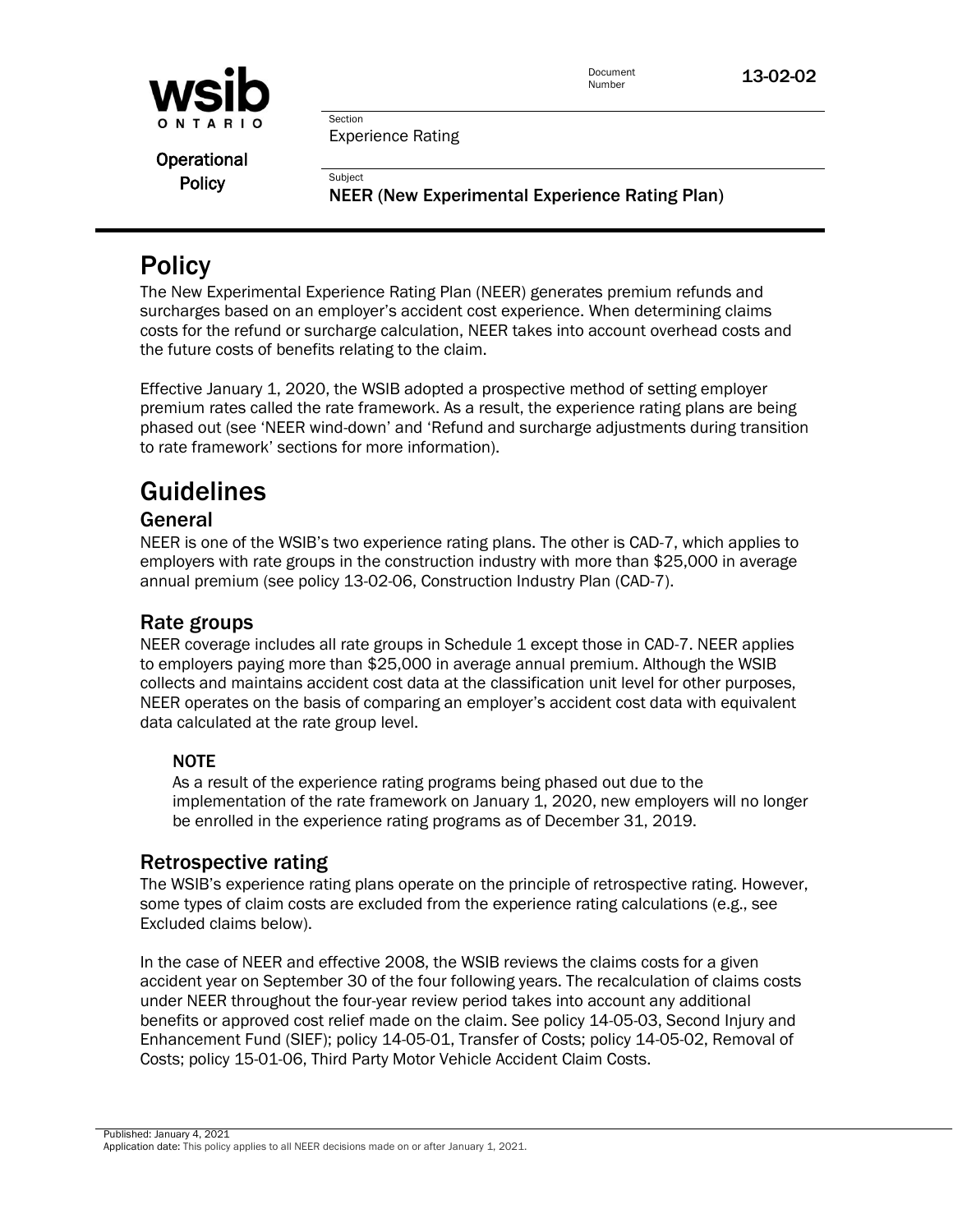

Document **13-02-02** 

Experience Rating

Section

**Subject** 

**Operational Policy** 

NEER (New Experimental Experience Rating Plan)

If the employer's claim costs for a given accident year differ from the expected rate group average based on costs as of September 30 in the first year of review, the WSIB issues a refund or a surcharge for that accident year. If claims costs for that accident year change in the second through fourth year of review, the WSIB adjusts the refund or surcharge accordingly.

For example, accidents occurring in 2008 have their costs reviewed for the first time on the basis of claims costs recorded up to and including September 30, 2009. Subsequent reviews of the 2008 claims costs take place in 2010 through 2012.

#### NEER wind-down

As a result of the phasing out of the experience rating programs, the 2017, 2018 and 2019 accident years will not be subject to the four year review period as outlined in the 'Retrospective rating' section above. The final review for claims with accident years in 2017, 2018 and 2019 will occur in 2020. The final issue of refunds or surcharges for the NEER program will occur in 2020.

## Excluded claims

NEER automatically excludes from its calculations claims arising from the following longlatency conditions and diseases:

- Acquired Immune Deficiency Syndrome (AIDS)
- carcinoma
- chest diseases due to aluminum and cadmium exposure
- chronic noise exposure
- chronic obstructive lung disease
- pneumoconiosis due to asbestos, silica, talc, hard metal (cobalt) and other mineral dust, and
- scleroderma.

## Quarterly statement

 consists of two parts: Refunds or surcharges can be estimated for a given year by referring to the detailed NEER quarterly statement. One quarterly statement per account is mailed every three months and

The Firm Summary Statement compares claims costs to date under NEER with expected claims costs for each accident year under review, by rate group, for each WSIB account.

The statement also provides a performance index which compares the accident cost record with the expected average for that rate group. If the costs are higher (lower) than average, a surcharge (refund) is generated.

The Claim Cost Statement details the cost of each claim and the total cost that is eligible under NEER for a potential refund or surcharge.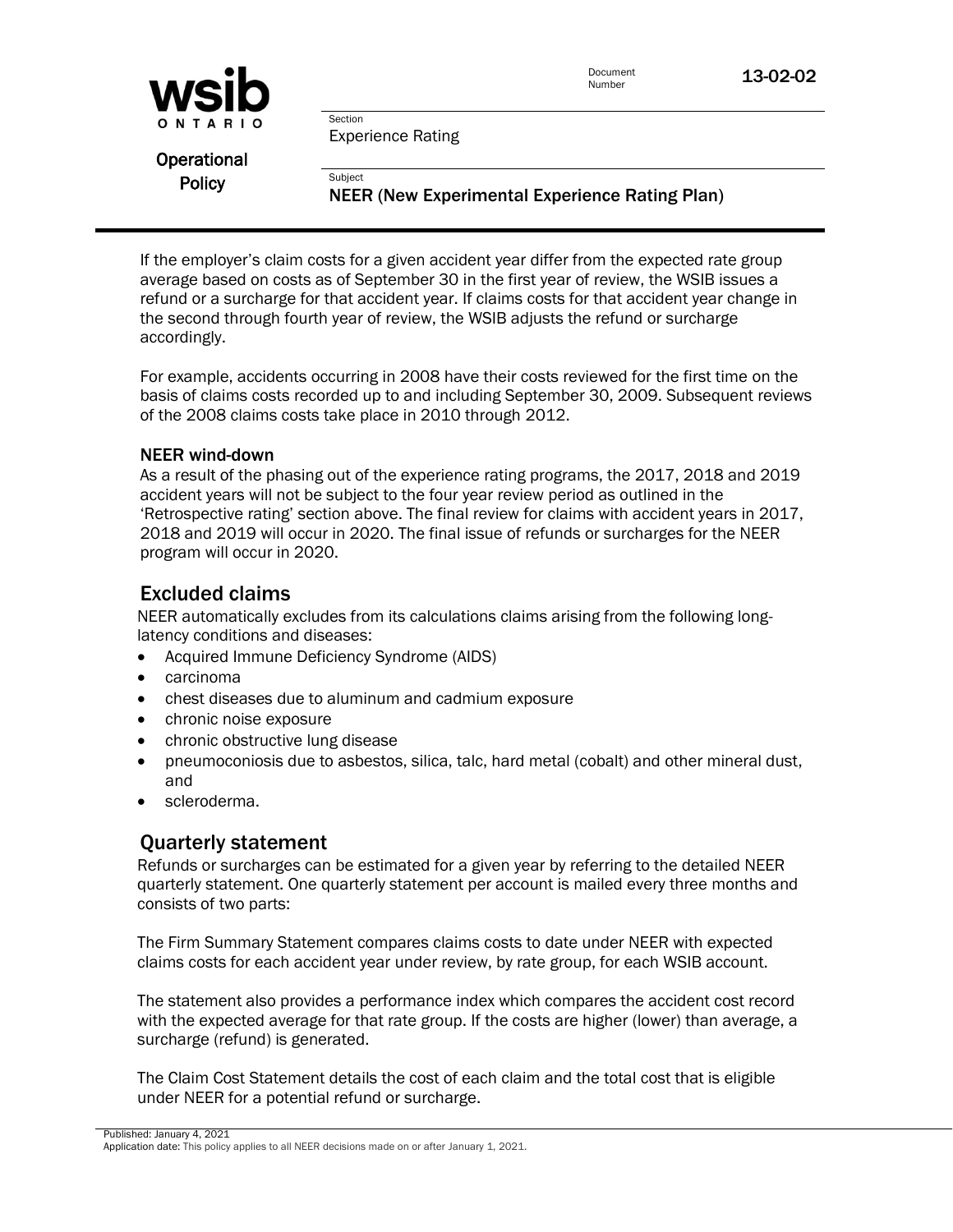

Document **13-02-02** 

Experience Rating

Section

**Subject** 

**Operational Policy** 

NEER (New Experimental Experience Rating Plan)

## Issue of refunds and surcharges

 amount, if any, is issued as a refund directly to the employer. NEER refunds and surcharges are calculated late in each calendar year using claims cost data up to and including September 30 of that same year. The data and the calculation of the refund or surcharge appear on the Firm Summary Statement for September 30. A refund amount, as calculated, is first applied to any outstanding balance; only the net (remaining)

## Past awards and projected future costs

 NEER bases its calculations on the lifetime cost of each claim. It breaks down the cost of a claim into three parts:

- 1. actual past benefits up to the date of the calculation
- 2. projected future costs for the lifetime of the claim, and
- 3. overhead.

 precisely how the claims costs under NEER are calculated. These components are detailed on the Claim Cost Statement so that an employer knows

#### NOTE

Projected future costs are not calculated for claims with health care only benefits.

Projected future costs are not calculated as long as the total loss of earnings (LOE) benefits paid in a given claim remain less than or equal to the claim's initial weekly benefit rate.

## Claims costs calculation for deceased workers

 NEER review period, the projected future costs for the claim are eliminated. Employers must include a copy of the worker's death certificate. Applications must be received by the WSIB If an injured worker dies for reasons unrelated to the workplace injury within the *four-*year apply to have the projected future costs removed from their Claim Cost Statement, and must prior to expiry of the NEER review period.

## Active and inactive claims

Most claims under NEER are classified as either active or inactive. A claim is inactive in a given calendar year if the claim draws no benefits, or if the only benefits the claim draws in that year are health care benefits. Any amount for any other type of benefit paid on a claim renders that claim active.

Because active claims are more likely to have future costs, more money is set aside for the projected future costs of these claims than for inactive claims. Employers can usually expect a higher surcharge or lower refund amount because of these active claims.

As part of the NEER wind-down, the WSIB will identify any 2017, 2018 or 2019 accident year claims that were classified as active in the 2020 bulk issue calculation and drew no benefits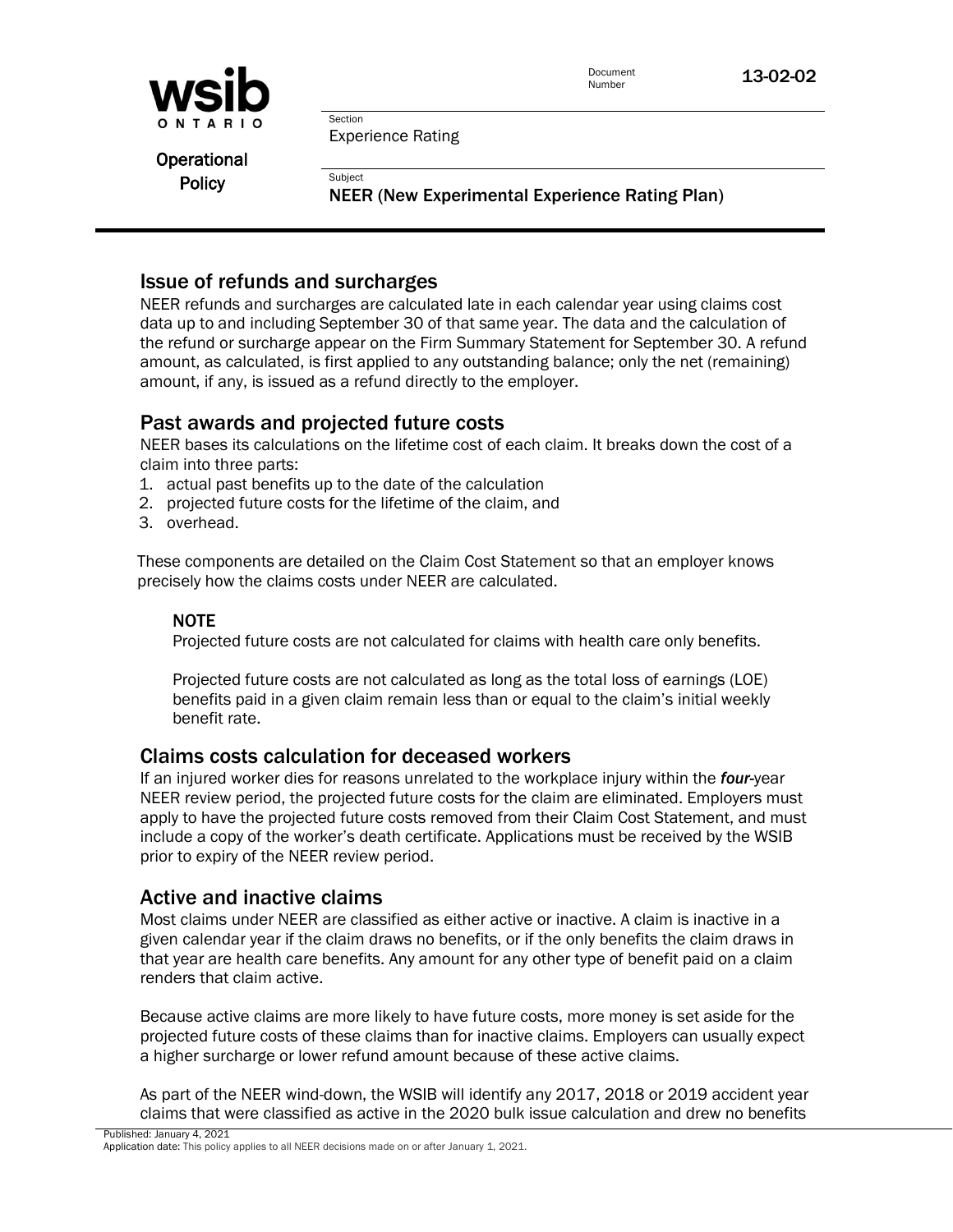

Document **13-02-02** 

Experience Rating

Section

**Subject** 

**Operational Policy** 

NEER (New Experimental Experience Rating Plan)

between April 1, 2020 and September 30, 2020. Any claims identified will be re-classified as inactive and the 2020 bulk issue will be adjusted in the 2021 calendar year as appropriate. Such adjustments may only increase a rebate, reduce a surcharge, and/or turn a surcharge into a rebate. This is an exception to the process of adjusting rebates and surcharges described elsewhere in the policy.

## NEER cost limits

 The WSIB reduces the total claims cost under NEER by protecting employers from the financial effects of a catastrophic claim or an unusually high number of costly claims in any given year.

#### Claim cost limit

 maximum insurable earnings. This represents the maximum earnings for which benefits can be paid as of January 1 of each year, and is fixed by legislation. For example, the 2011 A limit is placed on the maximum cost which can be used by NEER for any one claim. Beginning with the 2006 accident year, the per claim limit is equal to five times the maximum insurable earnings is  $$79,600$  so the claim cost limit for 2011 is 5 x \$79,600=\$398,000.

#### Firm cost limit

A further limit is placed on the firm's total claims costs for a given accident year for each particular rate group. Beginning with the 2006 accident year, the firm cost limit is equal to four times the expected claims costs.

## Rating factor

After the claim cost limit and the firm cost limit have been applied to the total claim costs, the WSIB calculates the refund or surcharge under NEER using a rating factor. Generally, the smaller the premium or insurable earnings, the lower the rating factor, thus the smaller the potential refund or surcharge.

The rating factor is a figure calculated on premium or insurable earnings.

 The WSIB has set the minimum and maximum rating factors for all rate groups at 40% and 100%, respectively. Rating factors calculated above the maximum are reduced to 100%, those calculated below the minimum are increased to 40%.

## Multiple rate groups

If the account has more than one rate group, the quarterly statement summarizes information separately for each rate group. Accordingly, separate refund/surcharge results for each rate group appear on the September 30 statement.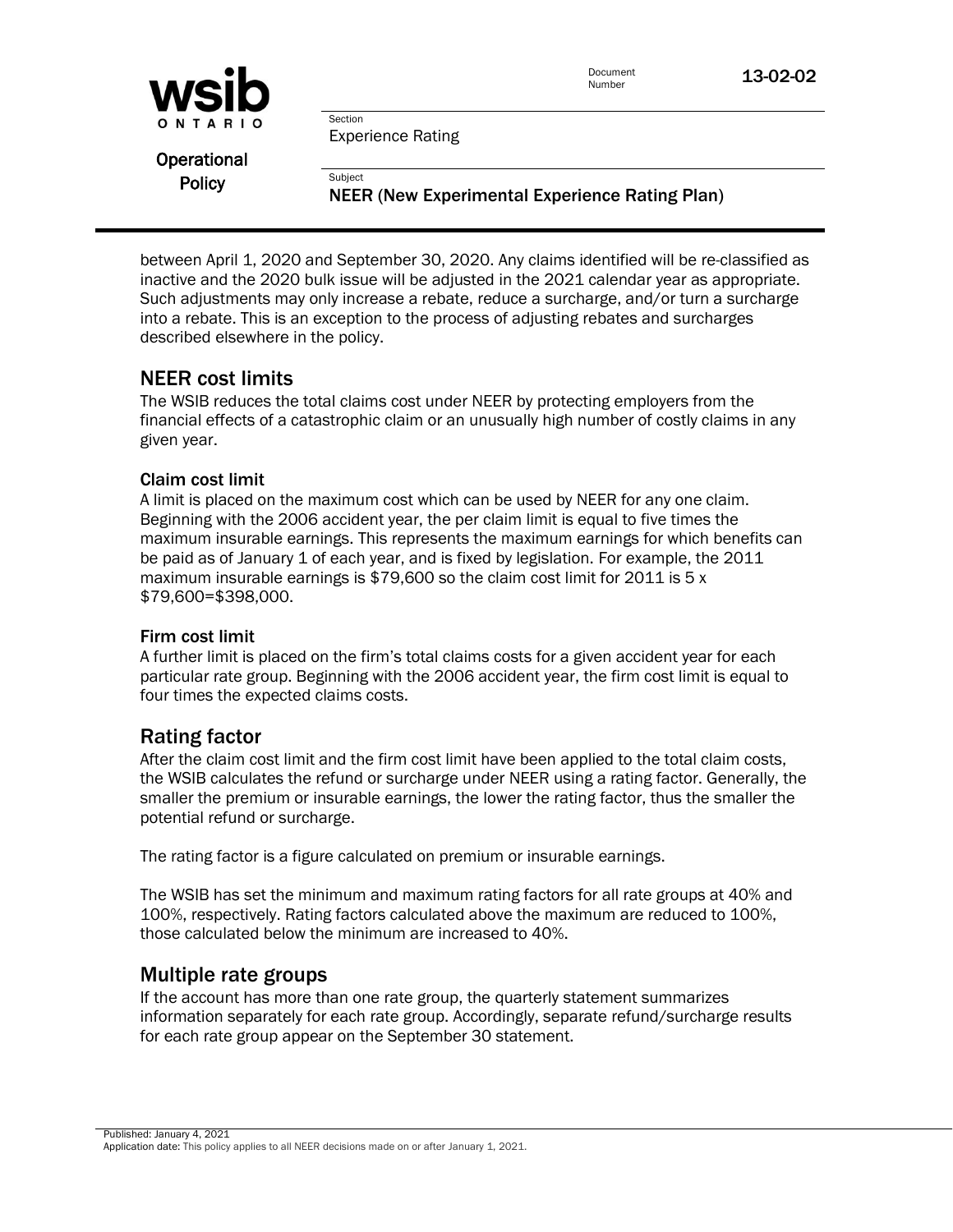

Document **13-02-02** 

Experience Rating

**Section** 

**Subject** 

**Operational Policy** 

NEER (New Experimental Experience Rating Plan)

## Multiple account organizations

 level but with reference to the overall operations of the employer. The rating factor, expected cost factor, and firm cost limit are calculated at the rate group

 the premiums and costs associated with that rate group, for each account, are combined for For example, where the employer has multiple accounts containing a common rate group, the purposes of calculating the rating factor, expected cost factor and firm cost limit. This calculation process is repeated for each common rate group in the employer's accounts.

 As a result, each employer has one rating factor, one expected cost factor and one firm cost limit per rate group, regardless of the number of separate WSIB revenue accounts maintained. Each factor or limit is then applied to each of the accounts containing the common rate group(s) in question. In effect, for the purposes of computing the three NEER parameters mentioned, the employer is treated in the same way as if it had one single WSIB account per rate group.

## Refunds and surcharges

The formula for calculating refunds and surcharges is:

(actual NEER costs – expected NEER costs) x rating factor = refund or surcharge

If the final amount is negative, the calculation produces a refund. If the amount is positive, a surcharge results.

#### Refund and surcharge adjustments during transition to rate framework

 on or after January 1, 2020 will be processed as outlined in policy 14-02-06, Employer Any adjustments to refunds or surcharges requested by employers or identified by the WSIB Premium Adjustments.

If the potential adjustment impacts a period considered by the 2019 and/or 2020 NEER bulk issues, the WSIB may adjust the relevant 2019 and/or 2020 NEER bulk issue rebates or surcharges. If the potential adjustment impacts a period considered prior to the 2019 NEER bulk issues, the WSIB will not adjust earlier NEER bulk issue rebates or surcharges.

If the adjustment is first requested by the employer or identified by the WSIB after December 31, 2021, and the adjustment impacts a period considered by the NEER program, the relevant NEER rebates or surcharges will not be adjusted.

#### **Exception**

As an exception to the adjustment limitations described above, the WSIB adjusts the final NEER refund or surcharge as far back as required under the following circumstances:

- the reversal of a decision to allow entitlement to a claim (at the employer's request)
- court judgements, or data revisions generated by a judgement

 Published: January 4, 2021 Application date: This policy applies to all NEER decisions made on or after January 1, 2021.